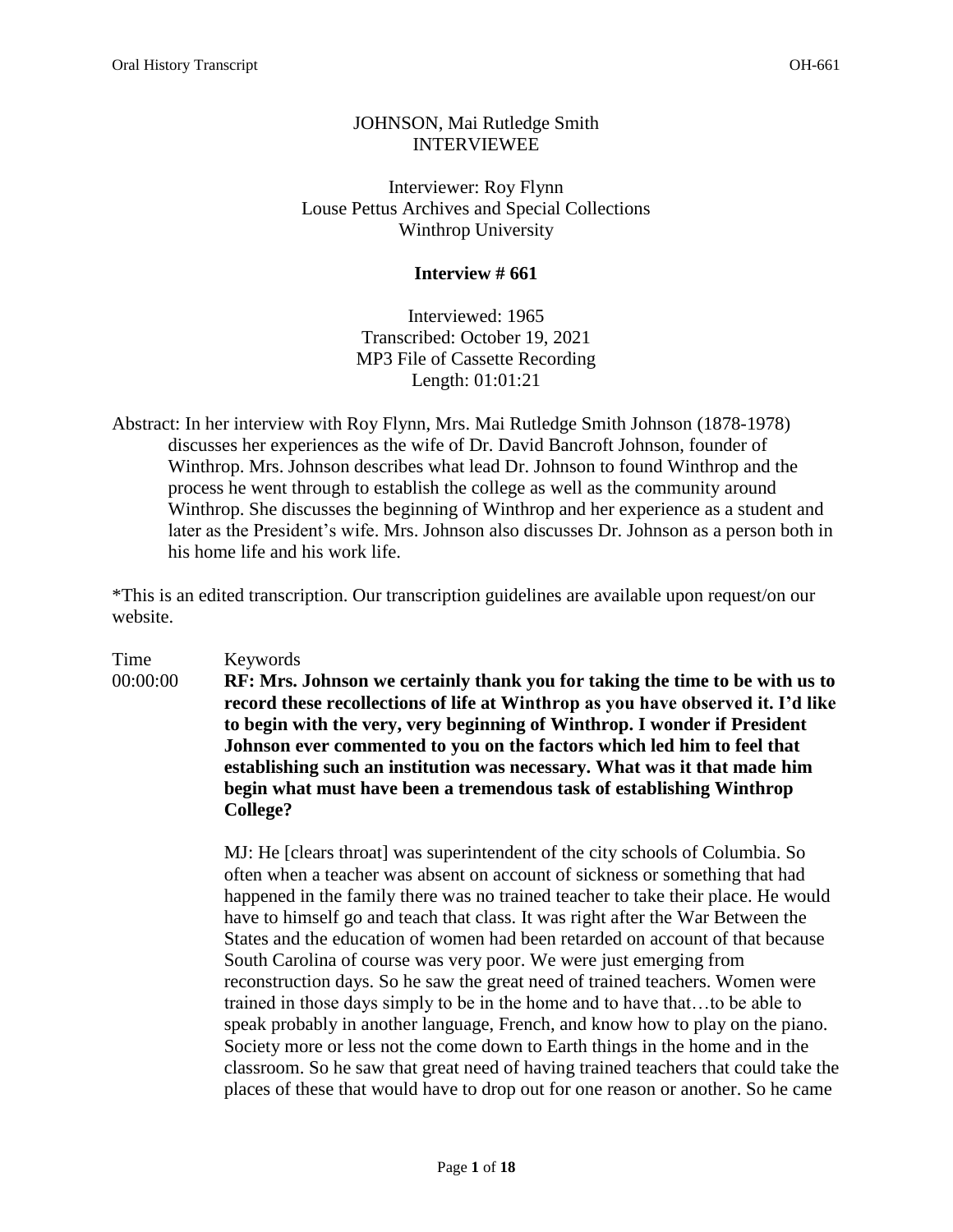that day and told his mother, 'If I could just get enough money to go north. To get the Peabody board interested in giving us enough money to start a Winthrop Training School for teachers.' So he brought it up before the city board of the city schools of Columbia. Laid the need before them. They realized the need and said 'Why yes we'd be very glad for you to go and do that but we haven't got the money to pay your way. Now if you're willing to pay your own way and go up to Boston and do that why our blessing goes with you, but that's all.' [Both laugh].

00:03:20 So he did. He went to Boston to see Dr. Winship. Dr. Winship was then connected with the…I don't know what department it was of education up there. He sent him to see a Ms. Leonard, who was quiet a noted teacher. He went and called on Ms. Leonard and found her down in the cranberry bogs. He presented to her the great need of having her to come down. And be one of his teachers. She consented. Then he had to get the money. So he went to see Mr. Robert C. Winthrop who was chairman of the Peabody board. He was very much impressed with Mr. Johnson's…idea and the great need of South Carolina for trained teachers. He said well he would be glad to present the need before the Peabody Board when it met in November. This was in…August, I think. Mr. Johnson said 'Oh but Mr. Winthrop, we have to have the money right away. I want to open my school in September.' He said, 'Well I haven't got the authority to give the money. I'd be glad to see that you get it.' He said, 'Well isn't there some way.' Mr. Winthrop was so impressed with the great need that he said that he would take the responsibility on himself and grant the money to start the training school for teachers. He said 'And I will give you \$50 of my own money.' Now, they got that wrong about Winthrop being named Winthrop because of the gift of \$50, that Mr. Winthrop gave to Winthrop College. It was out of gratitude for Mr. Winthrop's pressing the need to the Peabody Board. That was why Winthrop was named Winthrop College. Because he pressed the need before the Peabody Board. You see, they had funds to distribute all over the South for the education of...

#### 00:06:09 **RF: Without this kind of very strong support and without Mr. Winthrop's understanding the urgency it never would have begun apparently.**

MJ: Urgency. No! Mr. Johnson was so urgent that Ms. Leonard was willing to come down and be one of our first teachers in Columbia. It started, as you know, in a little house in Columbia with these two teachers. Ms. Leonard and Ms. Annie Bonum [spelling?] of Columbia who was quiet a noted teacher in Columbia in the city and started… Then, as you know, the history of Winthrop I suppose, it was moved to the little chapel that was on the Seminary campus in Columbia. The Columbia Theological Seminary. That the Seminary was closed that year on account of a controversy that was going on over evolution.

## 00:07:17 **RF: No, this I did not know.**

MJ: You did not know, well. They were trying to teach evolution according to the Darwin theory. They wouldn't stand for it. Which I am thankful they wouldn't. So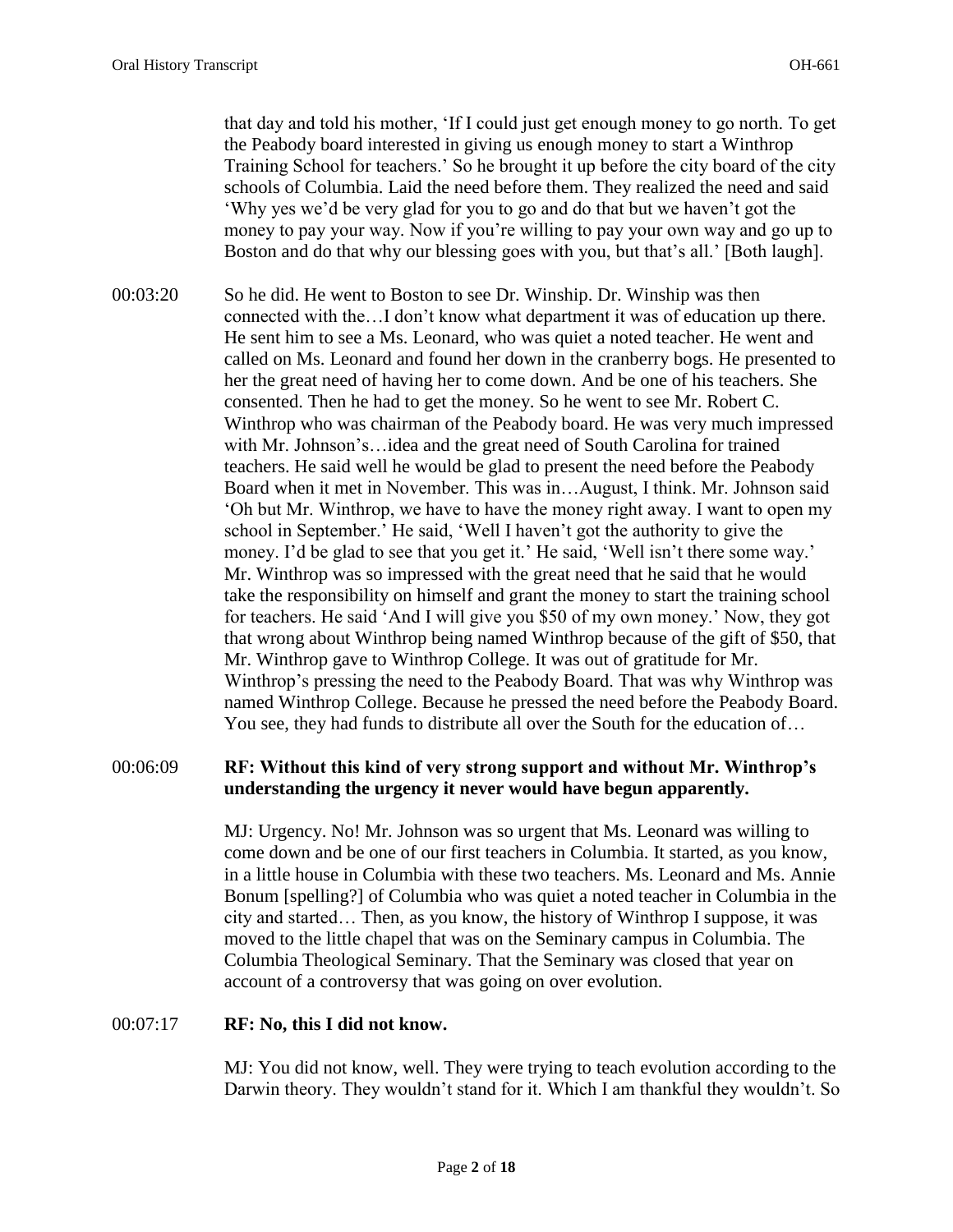rather than have it, they closed the college. They closed the Seminary. So this little chapel where many Presbyterian students preached their trial sermons, Mr. Johnson asked that he be allowed to hold his first school there in that Chapel after moving from a house.

#### 00:08:02 **RF: How long did it stay there?**

MJ: We moved up—it stayed there—that was in, I think, '86 they were in that chapel. It might have been a little later. I think so, because starting the house he got the money in '86. He must have started in the house. Then it moved into the little chapel. Now I might have that wrong. It might be just the opposite. It might have been that the Seminary opened again and we had to move out but we could say '86. I knew it was the year of the earthquake because I said there was an upheaval in education as well as in… [Both laugh] So he got the money but you can see how Mr. Winthrop was impressed with the great need to get the money for the beginning of Winthrop.

## 00:09:03 **RF: Did Mr. Winthrop maintain an interest in the developing college after it began?**

MJ: Well now I can't tell that because I don't remember. I know that Mr. Johnson must have felt because one of the societies, we had two literary societies at the beginning of Winthrop, one was named for Robert C. Winthrop. The Winthrop Literary Society. The other was named for Dr. Curry. I expect you remember about Dr. Curry, he was a man of great interest in education also. So Robert C. Winthrop, I don't know when Robert C. died. I just…

## 00:09:48 **RF: Well that doesn't matter we weren't terribly concerned with specific dates, I was more interested of course in the spirit behind many of these things.**

MJ: He must have had a great interest. I don't think Mr. Johnson would have named a society for him and then his portrait hangs in the main hall there. You know those Winthrops, one brother came to South Carolina.

00:10:15 **RF: Oh to live permanently?** 

MJ: To live. In Charleston. I'm related to that branch.

00:10:20 **RF: Oh really? This I did not know.** 

MJ: Yes. The others stayed in New England.

00:10:25 **RF: Of course Winthrop has been a name that goes way back in New England history too. Well now, the beginning of this institution which was a humble beginning when you look at it by standards of things today, a couple**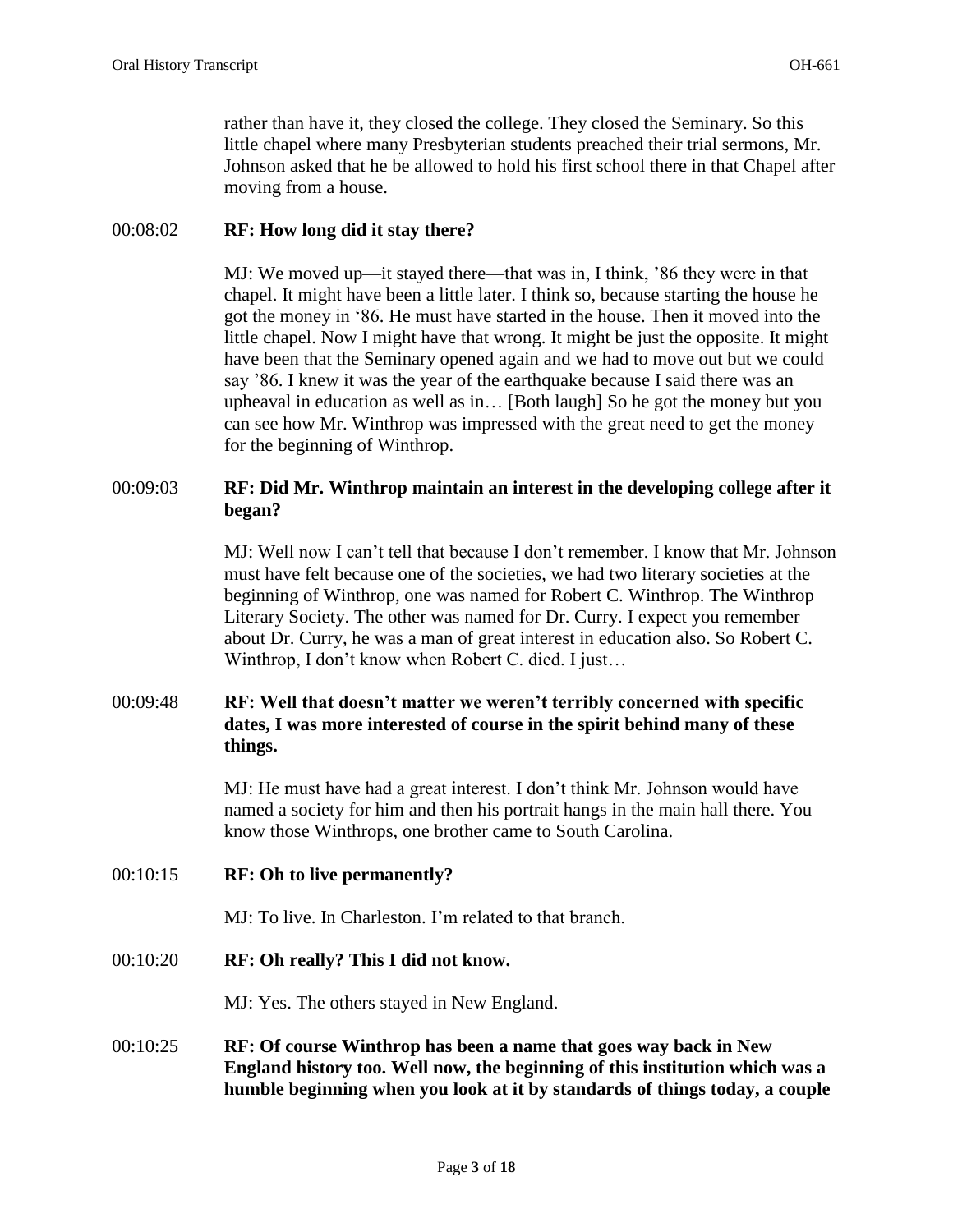## **of teachers, a small amount of money, a tremendous amount of zeal, dedication to a cause, energy on the part of the people who were founding the institution but you could not have predicted from this beginning the institution which exists today.**

MJ: Have you seen the photograph that was taken before Mr. Johnson died?

#### 00:11:20 **RF: No, I have not.**

MJ: That was his vision. Buildings just covered this campus. He had a—he was a man of vision. He saw great things. He didn't deal in little things. He was a man of vision.

#### 00:11:40 **RF: Many people, of course, have a vision.**

MJ: But he put feet on the vision. Or into the vision.

## 00:11:50 **RF: He must have had tremendous energy and drive.**

MJ: He did. It broke him down the first year. Had to go off for a nervous breakdown. I mean, the beginnings because he wanted to start it right. He wanted to lay the foundation on a rock [hits chair with hand] and not on sands. It has continued and has grown. We've had our ups and downs but as you see what it is now. He lived to see so much of his ideas come true.

#### 00:12:28 **RF: It must have been a great deal of satisfaction to him.**

MJ: Mighty few men—he used to say mighty few men lived to see their vision materialize in brick and stone as I have been allowed to. But he looked to God in everything.

#### 00:12:48 **RF: This is undoubtedly one of the underlying secrets for—**

MJ: And he'd instill that in his girls.

00:12:59 **RF: One of the great values in our look back on the history of an institution or a nation or one of the great values in history, I suppose, is discovering principles which we can apply as we plan for the future. You have observed the either first hand or through contact with Dr. Johnson the 75 year span of Winthrop College. What of the things which made Winthrop grow and develop over the years should we keep in mind as we plan for the future, as we develop the institution that is to come?** 

> MJ: I think because his one ideal that Winthrop was here to serve, therefore it was service. That was his one idea. We are here to serve. We are here to serve the state of South Carolina. I think that's what she's doing. We are here to send out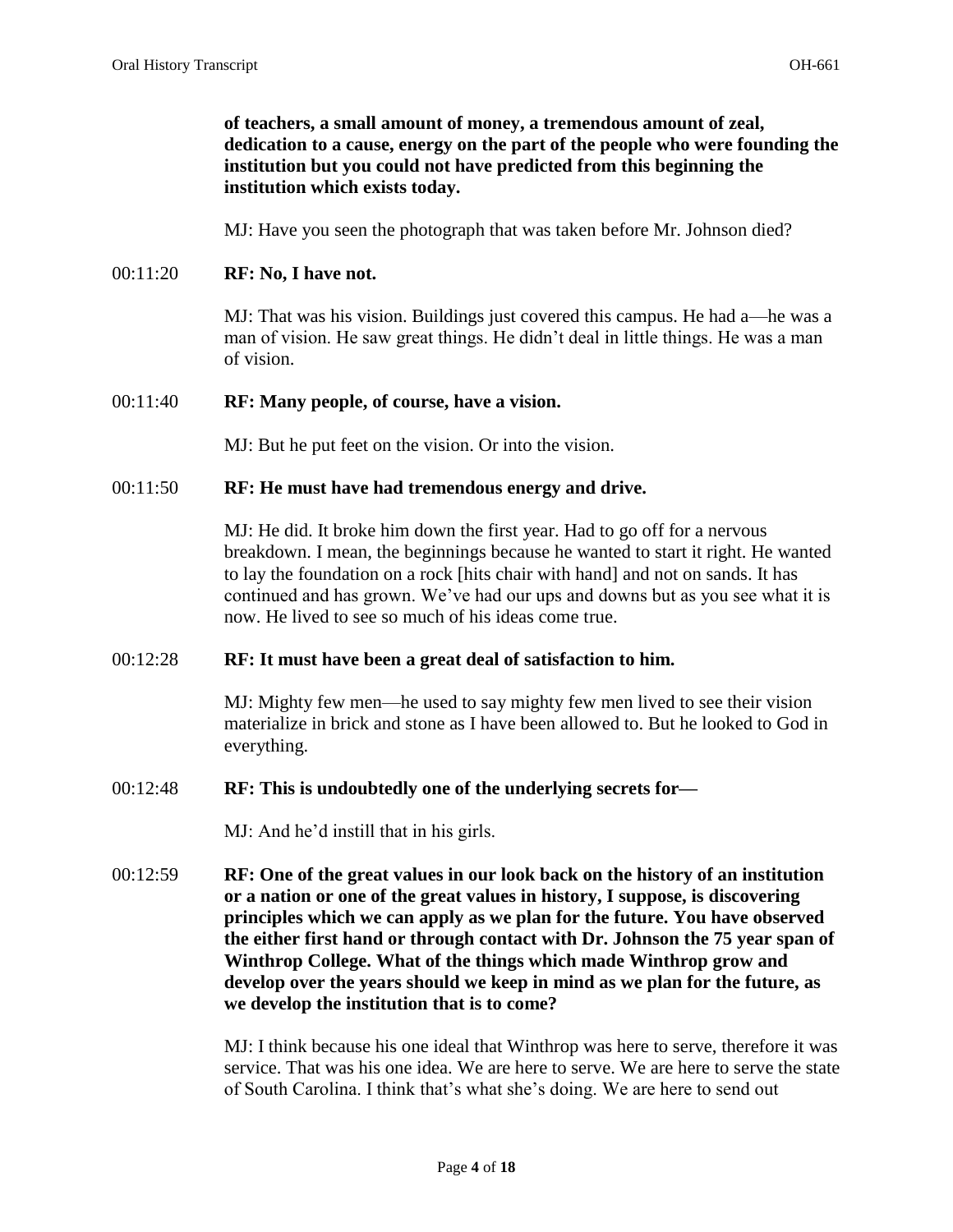teachers. We are here to send out homemakers, mothers, and to bring their children up in the right way in their homes to be Christian homes. He always you know, he was—wherever he went he was always they would start a Christian association. Young Men's. Always. Therefore he started a Young Women's Christian Association [YWCA] in this college.

## 00:15:06 **RF: Was this unusual in the day? In that time?**

MJ: Well he was started at the University of Tennessee where he graduated. He was the first President of that Young Men's Christian Association [YMCA]. His portrait hangs in the university hall there. He was a graduate of the University of Tennessee. Of course, I'd never heard of a YW. In Charleston we had a YMCA but he started the YW at Winthrop. He said he wouldn't start any college without having a Christian association in it.

00:15:58 **RF: Do you think that if in the days when the need for a school for women occurred to Dr. Johnson, if in those days young men had also been teaching school—if men had been used as much as women as teacher, do you think he would have had in mind a co-educational institution to train teachers?**

> MJ: Well I never heard him talk about a co-educational school. In those days we never thought of that.

00:16:36 **RF: It was just not—that's right. It seemed to me that since he was oriented to the goal of service and apparently a very realistic man, apparently very perceptive. Saw the conditions that existed and developed the means to improve those existing conditions. I wonder if the need had been as great for trained men and women in this area that he was particularly interested in, the teaching of schools.** 

> MJ: You know, I think he was so interested in the home. That was woman's place. He was a great believer in the homemaker. They make—see that's how we started this home management house. The girls could go back and know how to run their own homes.

#### 00:17:44 **RF: Now is this—**

MJ: And our men didn't do that so therefore he didn't see the need you see. The university was taking care of its men. The university was not co-educational when Mr. Johnson come along. South Carolina was a small state. So we were to take care of the women that they were to be the homemakers; the men were—

#### 00:18:09 **RF: To learn the professions.**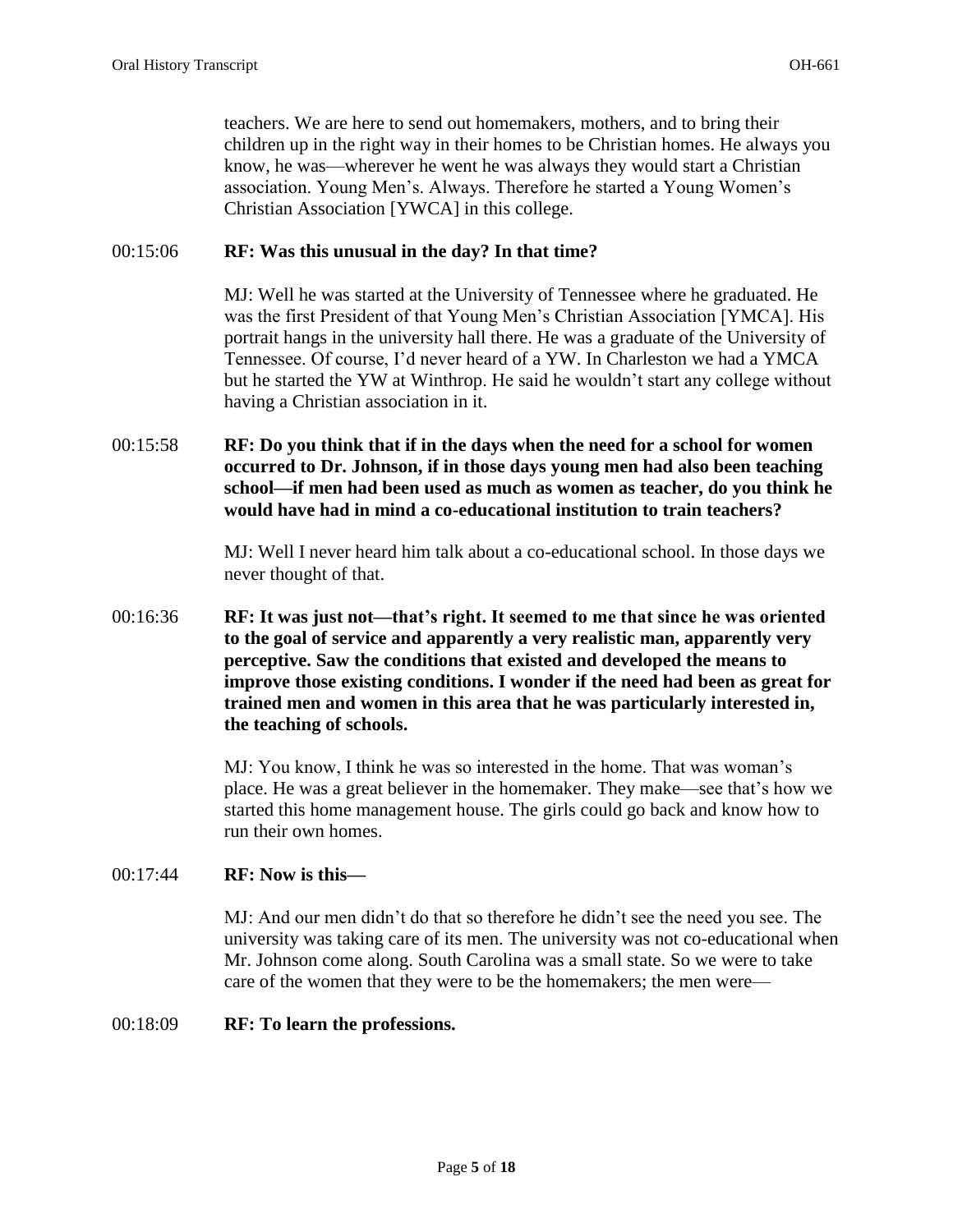MJ: Profession. Women didn't enter into the professions that they enter into now though they were beginning to. You must remember that, they were beginning to. Now he's a man of such vision that I don't know what he would have done.

## 00:18:30 **RF: I rather suspect that anyone who was as—after all wasn't it something a little bit daring to develop an institution for higher education for women in those days?**

MJ: It was daring to develop an education that had the industrial part of it.

00:18:49 **RF: Yes. So this is—**

MJ: They call it now Home Economics but when I came to Winthrop it was to come along with the literary course and it was a high literary course where languages were taught, Latin and French, but it was also for the down to Earth where you came to learn how to keep house and to sew. You had a wonderful course in music, you had wonderful courses in art but it was also along with that was the practical. That women just simply couldn't learn to be...

## 00:19:30 **RF: Decorative.**

MJ: Decorative but they had to come down. The day would come and they would have to be in the kitchen and in the homes where things had to be done.

## 00:19:47 **RF: So then in a sense this was—**

MJ: A family life.

## 00:19:50 **RF: In a sense providing formal education in this area marked him as something of a pioneer in his day.**

MJ: We were looked down on at first. For instance, I came to Winthrop and they said 'Oh are you going to Winthrop to learn how to sew and cook?' My friends went to fashionable schools. So it was a pioneer work. Now they've all taken it over. These fashionable schools are realizing the need.

## 00:20:20 **RF: I suspect they have been.**

MJ: So he was a pioneer. As his forbearers were before him.

00:20:27 **RF: It's just a— It's interesting to speculate but of course doesn't accomplish anything in particular but it is interesting to suppose. That in this day and age which is so full of opportunities for pioneering that he probably would have been very much in his element. Would have been…**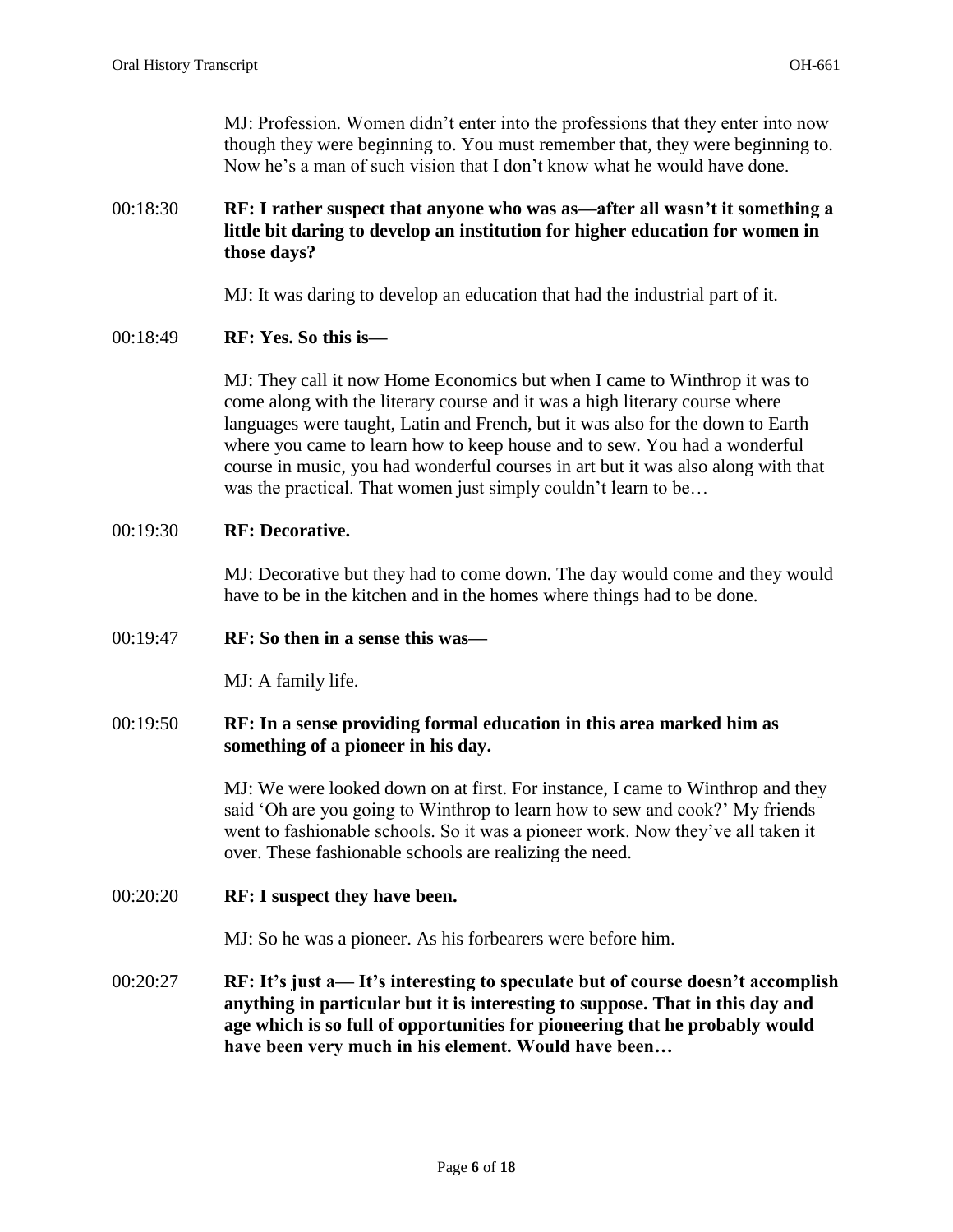MJ: I think he was a person that kept up with the times if it did not lower standards.

## 00:20:59 **RF: Of course it's very important to know when to move ahead and when to hold the line too.**

MJ: It takes as much backbone to stand the tide as to go—you know we have to know when to go ahead and when to stand back. We run ahead of the Lord a lot of times and the Lords wants us stand still.

# 00:21:18 **RF: I suspect that's very, very true. Now, may I ask you some personal questions such as…you refer to the fact that you came to the college, I don't suppose it occurred to you when you arrived on the campus that you would one day be the wife of the President?**

MJ: Far from it. [laughs] Neither did it occur to me while I was here. [chuckles]

# 00:21:44 **RF: Now as I understand it, you came as a student, completed your course of study…**

MJ: I came as a special. I did not take a four year course I came strictly to go out and I was a very shielded person. My parents died when I was a child and my uncle adopted me. I had that spirit of independence. Wanted to go out and make my own living and not be a burden on him, though I couldn't have had a father that was more devoted to me, so in those days girls were stenographers and typewriters. They didn't call them business and—

# 00:22:32 **RF: Clerks and typists.**

MJ: So I came to Winthrop, you see, and got in by the skin of my teeth. I really think it was predestination. I don't know how I got in because they had a waiting list. I got in and I don't know how I did but the Lord's hand was in it. Well…of course people laugh when I tell them Mr. Johnson's estimate of me when he first saw me. He told his sister, who was his secretary at the time and his favorite—he liked to get to the window overlooking the campus and see the students as they were outside and I was told this afterwards by his sister. I happened to be walking by and he said 'Well Florence, there's a student that's going by right there you see her? She'll not amount to a row of pins, she might as well pack her little grip and go back home.' [RF Laughs] She said 'Well why do you say that?' 'Well you just look at her and see. She's nothing but a little society butterfly.'

## 00:23:52 **RF: Has it ever occurred to you that even then, at that moment, he may have been resisting giving up his bachelorhood? [laughs]**

MJ: No. No because I had just been here but [laughs] I didn't come in contact with him until I applied for the job in his office and I had to take my courage in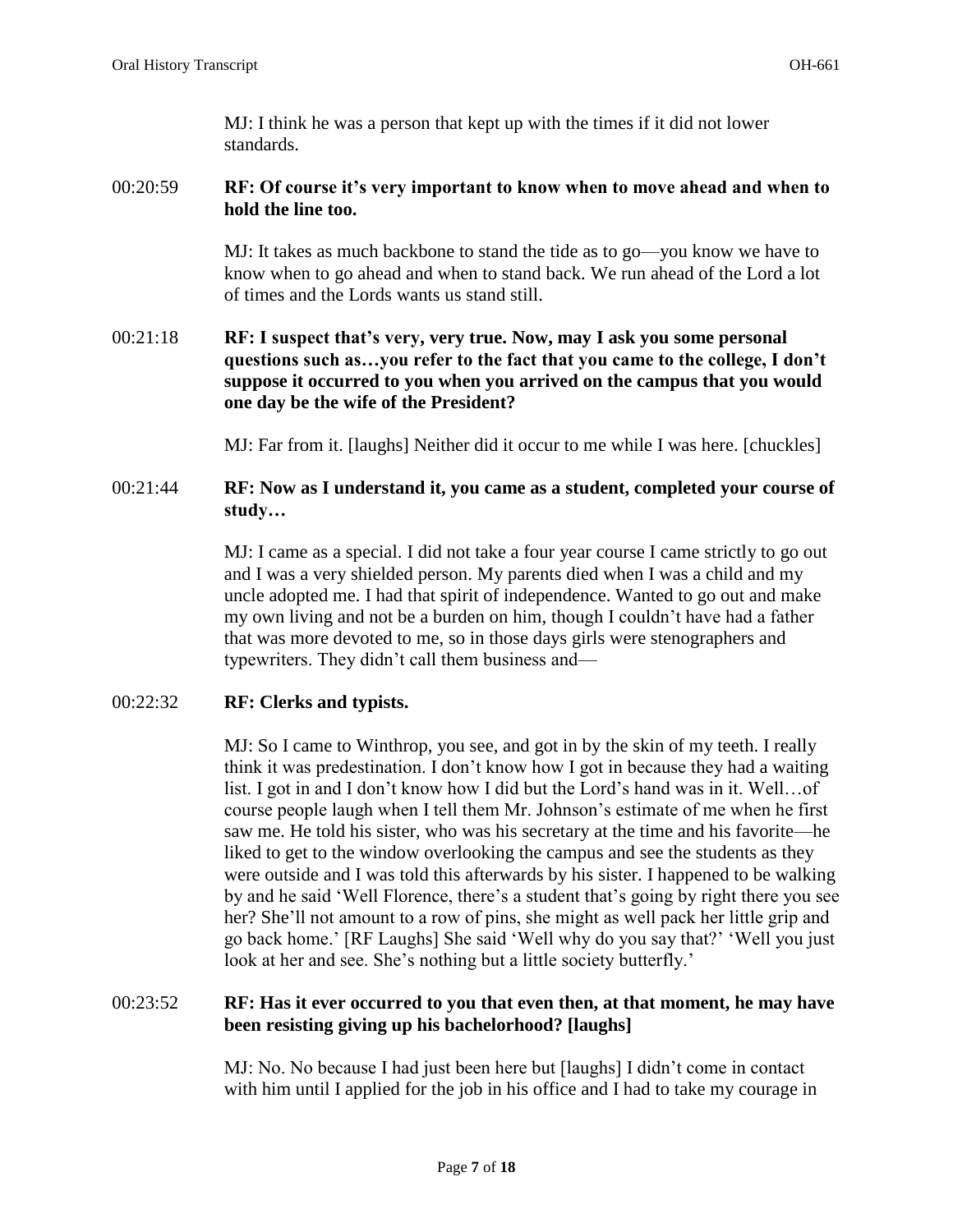my hand to do that. We had the highest respect for Mr. Johnson. You know in those days teachers were not very familiar with their students. There was that they were up on a pedestal. I went in with much fear and trembling to apply for the job in the office. His sister was going to get married. They suggested to me, why don't you apply for the job. I said oh no but I did. I took their advice and I applied for the job. He said 'Well just put your name down here and I'll see about it and let you know.' Well I waited and I waited and I waited and I didn't hear. So I wrote him and told him I'd like to know because I'd have to make some other apply for a job somewhere else. So he wrote back and told me well to come on he'd try me out. So I came and I worked for the first month for nothing. To see if I would give satisfactions.

## 00:25:24 **RF: Oh. Why heaven's sake.**

MJ: So I worked that first year for nothing. At the end of nine months I went back home.

## 00:25:34 **RF: How long after that were you married?**

MJ: Well I wouldn't accept him any first. He was much older than I was. So I went back home to my home, and I got other jobs. I was in the Secretary of State's office and then afterwards in the Governor's office. Finally I saw that he really meant business so…I finally decided to marry him and I certainly am thankful I did because we lived a very, very happy life. I have wonderful memories.

## 00:26:10 **RF: Well that is certainly wonderful to look back on. Now as the First Lady of the campus, you weren't a great deal older than many of the students.**

MJ: Yes. It was very hard on me. He had so much patience with me. The faculty were older than I. The students were my age. Many of them were my friends and yet there was that—I could not be too friendly with them. But he was a man that loved to have the students in his home so that was a great asset. He loved to have the faculty in his home and we did a lot of entertaining and very close together. The faculty, Mr. Johnson and I were like one big family. So many of the students that were very close to us. And the Board of Trustees got to be such close friends because in those days there… as I've said to you before, there were no automobiles. They would come on a Friday and stay through Wednesday. The house was very small and cramped.

## 00:27:44 **RF: They lived with you while they were here?**

MJ: They lived with us while they were there. We would have to move into an out room very often. A shared room off the porch, and give up our rooms but we did it gladly. They were—became such wonderful friends to us.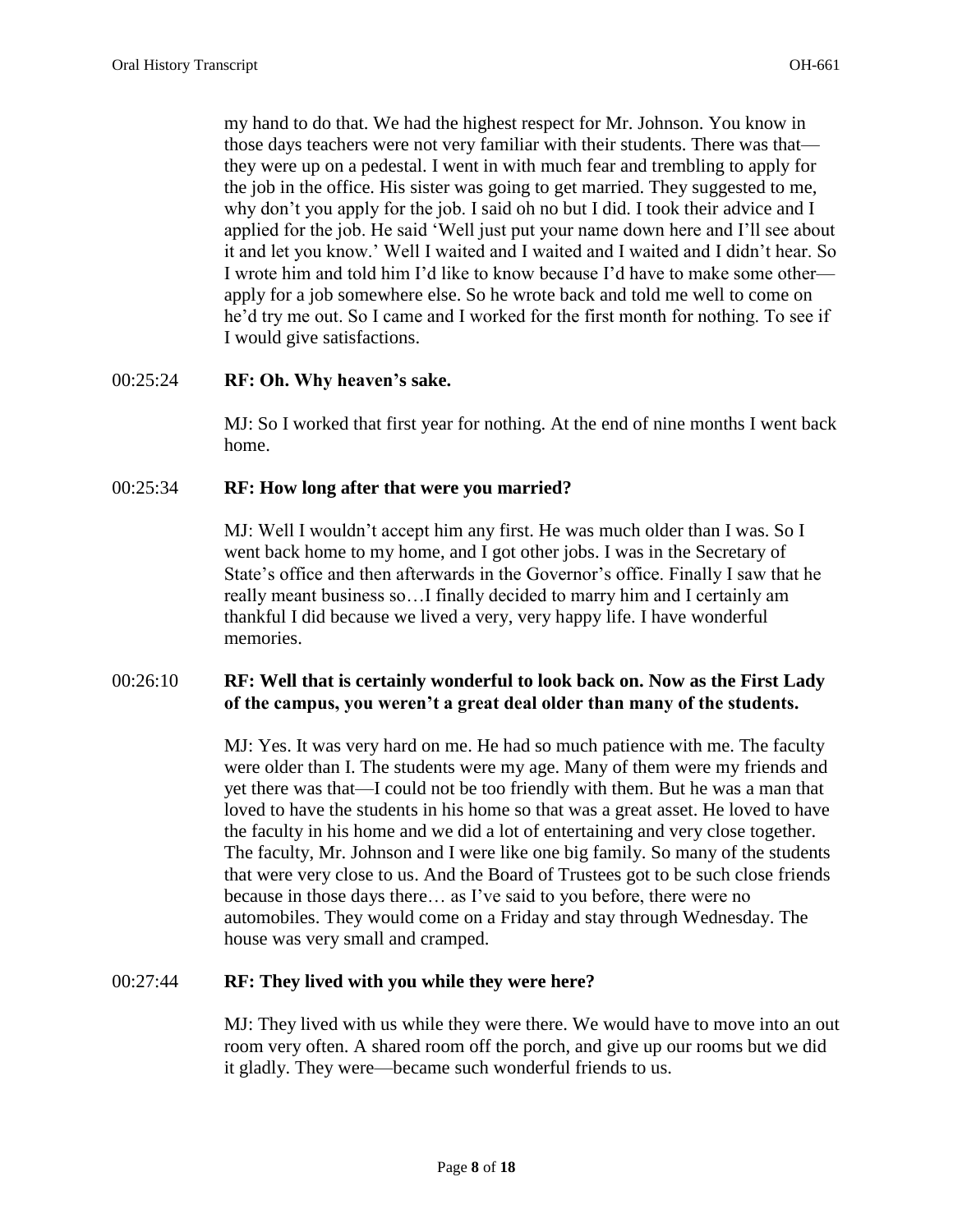## 00:28:00 **RF: Well I think under conditions like that people either become very close friends or very bitter enemies. [chuckles]**

MJ: Yes. Now there was one member of the board that I stood in terrible awe of. That was Pitchfork Ben Tillman. He was…but we always weathered the tide. [laughs]

00:28:30 **RF: Yes of course you did. [clears throat] Were there any…specific incidence that you recall during this period when you were really** *learning* **to be the wife of the President. That is to assume all those responsibilities. This must just is the problem of running a home, of entertaining. You must have had some help.** 

MJ: Oh, we had a cook and a nurse for the children.

## 00:28:59 **RF: But even a supervising—**

MJ: But that was all.

## 00:29:02 **RF: Even supervising this is a chore.**

MJ: We did it. I did it entirely myself. There wasn't anything…of course in the time of big receptions the faculty would come in and help decorate. Help prepare the—we didn't have…caterers and things like that in those days.

## 00:29:22 **RF: The faculty wives I suppose?**

MJ: The faculty wives would come and pitch in and make sandwiches, chicken salad, and things like that. We had a reception, you see, for the town people every year, the new students every year, and the senor class every year. Many dinners and all that were given in between. Entertaining the Board. So there was a lot of entertaining which I did not realize. Fools rush in where angels fear to tread. It's a good thing those things are hid from us because we might be overcome with fear. The Lord gives us as we go along, step at a time.

## 00:30:07 **RF: But you must have had an instinctive feeling for this kind of thing and you must have enjoyed it or you could not have done it successfully.**

MJ: Well if you loved your husband you're going to do a thing. [both laugh] His—of course those things were done for the good of the college. They were must be done for I wanted him to be a success. He never had any of the responsibility of home. He never closed a window or shut a door. He spanked the children occasionally but even all of that I never brought all of that to him when he came home. He was strictly to run the college.

## 00:30:49 **RF: He ran the college and you ran the home.**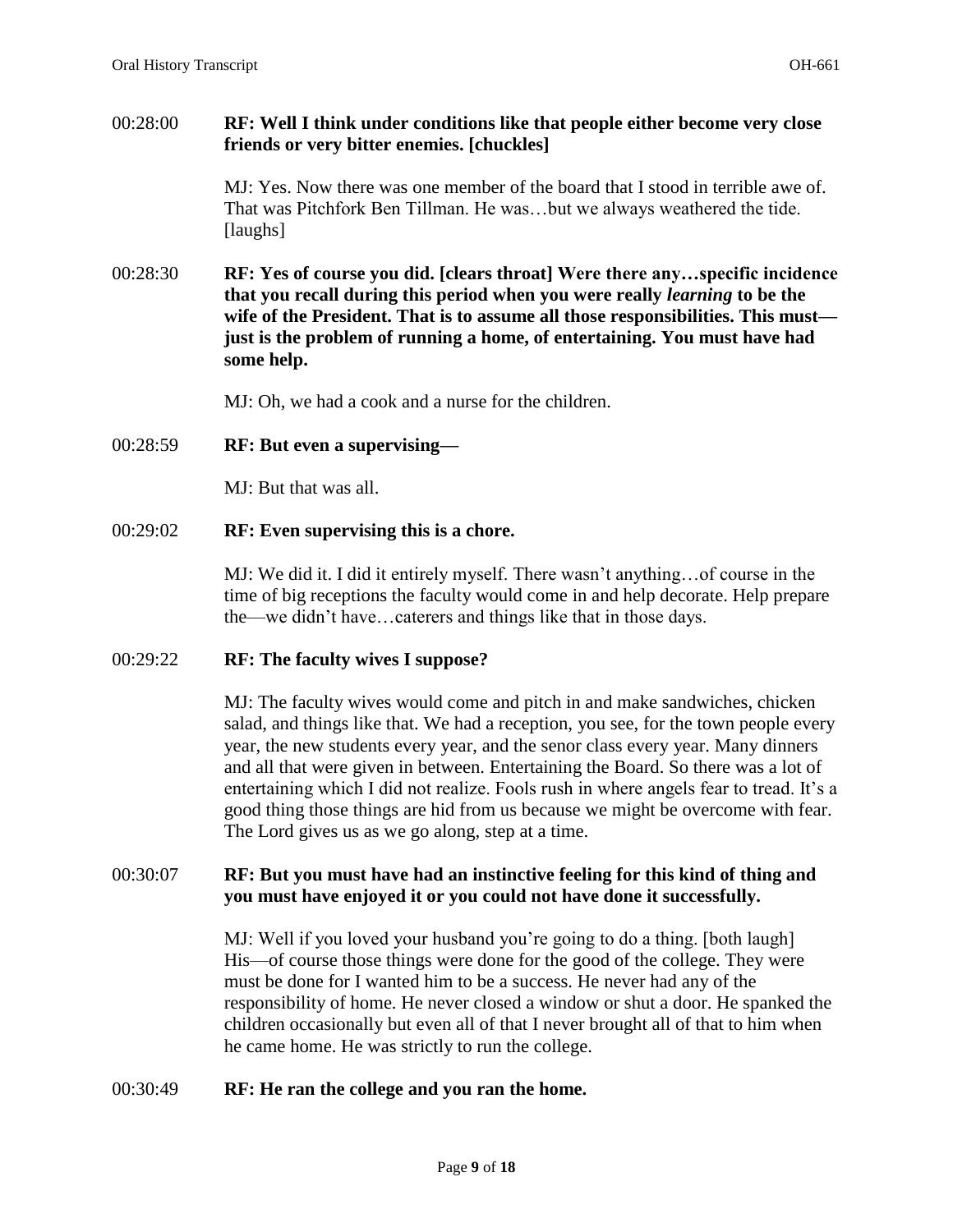MJ: I used to run the home.

# 00:30:51 **RF: That's a good division of labor.**

MJ: Yes. And kept my hands off and did as little as possible. [recording skips]

# 00:30:58 **RF: Mrs. Johnson when the college began here in Rock Hill, what did the physical campus consist of?**

MJ: Well the President's home, it began there though a…family not connected with the college was living there. [clears throat] The President had no home so the Board decided to buy the home. The state bought the home. The President and his sister and mother took up their residence there. It went as far as I would say just a little beyond Tillman Hall. Then we began expanding. We always had the Farm. We thought that was essential to the running of the college. We only had one dormitory. When I came to Winthrop there was one dormitory. The power house and the infirmary of course in the main administration building. That was all.

## 00:32:16 **RF: The administration building housed what? The administrative staff was not so large in those days.**

MJ: Well for one dormitory, of course, so 350 girls we had a pretty good staff. The main building housed everything. The Training School which we called the Practice School in those days. We got away from that because it sounded like we were trying to practice on children. It was called the Practice School, and the kindergarten, the dining room, society halls, every classroom. That was all. Everything was taken care of in the main building. By the way, when the foundation was laid and Mr. Johnson brought Senator Tillman out to see it, I think he was Governor at the time, and showed him the layout of the college. Now he was a man of very strong language and I don't use that language. [RF laughs] But he looked at it and he said, 'H-- Johnson you are building all over the Earth! Look at it.' Well we had to build the Winthrop training school you see. Had to get out and we had to build the dining room, separate building and the other dormitories that came alone. The library and everything was in main building. The library was right over the front entrance of the administration building.

# 00:34:22 **RF: The classroom buildings and everything.**

MJ: Everything.

# 00:34:27 **RF: Everything else has spread out from the one main building.**

MJ: Post office. Everything was there.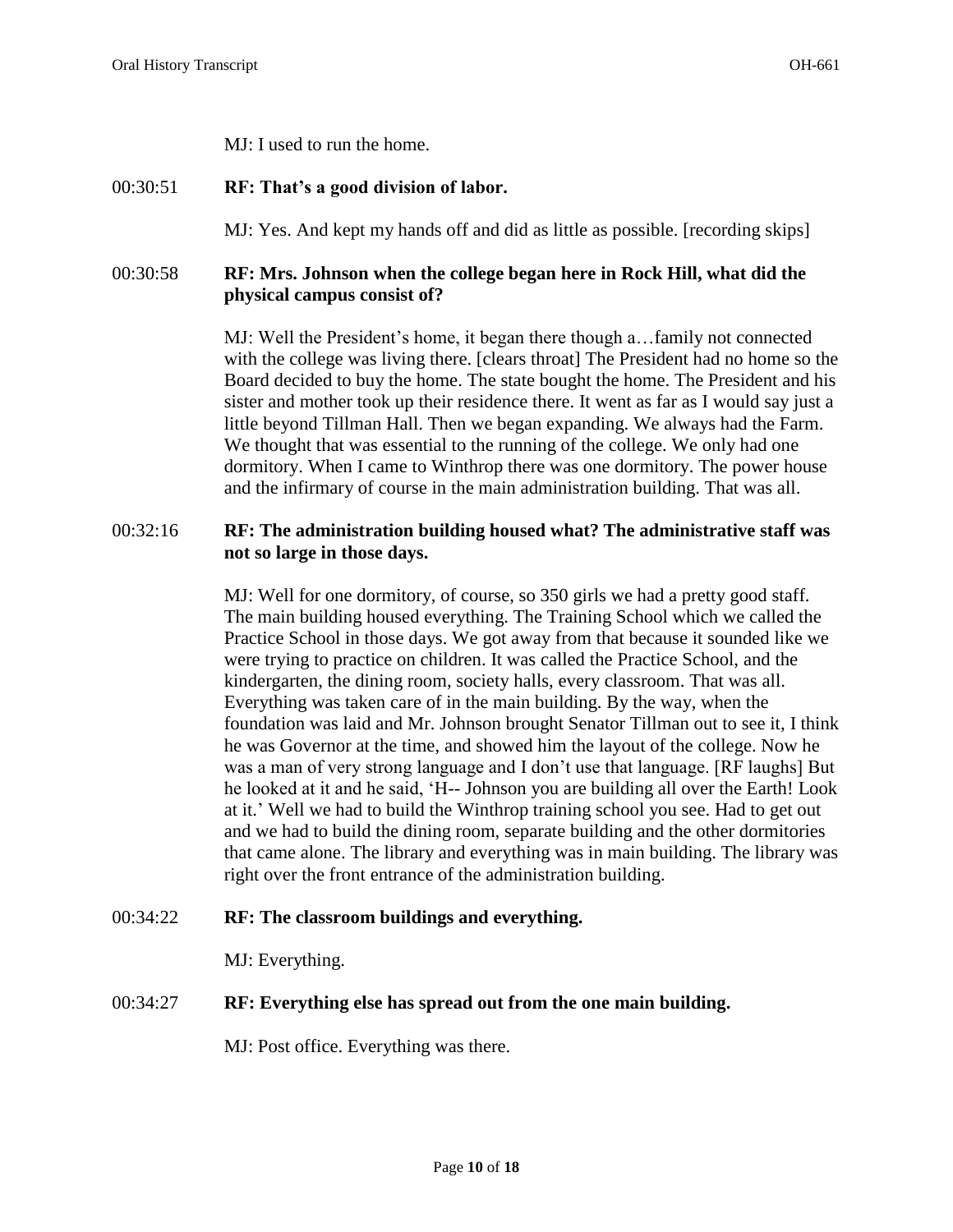## 00:34:35 **RF: Even when the college located here in Rock Hill, money must have been scarce considering the tremendous basic needs that had to be met. There must have had to be some cutting of corners somewhere. Where did Dr. Johnson believe in practicing economies when he had to?**

MJ: [laughs] That the—he watched them very closely but I can't tell you. For the necessary things he didn't have the decorations that we have at the beginning. The beautifying. Though he had an eye for the beautiful. He couldn't have those things. We had to have the bare essentials, then the years came. I remember when he went abroad and came back with these beautiful pictures and these frescos that he put up in the college because we had reached the point then where we could begin to add that touch that makes a college look…

## 00:35:47 **RF: But in the beginning it had to be—**

MJ: It—strictly, absolutely the essentials.

00:35:53 **RF: Food, shelter, instruction.** 

MJ: Everything. We came here for \$8.50 board.

00:35:59 **RF: \$8.50 per week?** 

MJ: No, a month.

## 00:36:03 **RF: A month. Well.**

MJ: I worked for nothing as I told you the first month, then I got \$25 a month after that and had to pay \$8.50 board out of that. Our needs were met. We didn't have any of the frills and furbelows I suppose you would call it. We were so happy.

00:36:36 **RF: I suppose we are interested in the frills and furbelows because now a days television, magazines, newspapers, make us terribly aware of how bad off we are if we don't have them.** 

MJ: I know.

## 00:36:57 **RF: Without all of this—**

MJ: You know, we were so happy to stay at home. Mr. Johnson was a great backgammon player he and I used to play backgammon together. We used to read together. The children, we read to them and played parches and things like that. The home life was home. They didn't run around and off at night and you didn't know where they were. His mother, he was devoted to his mother, she lived for a year after we were married. No matter what he always had that game of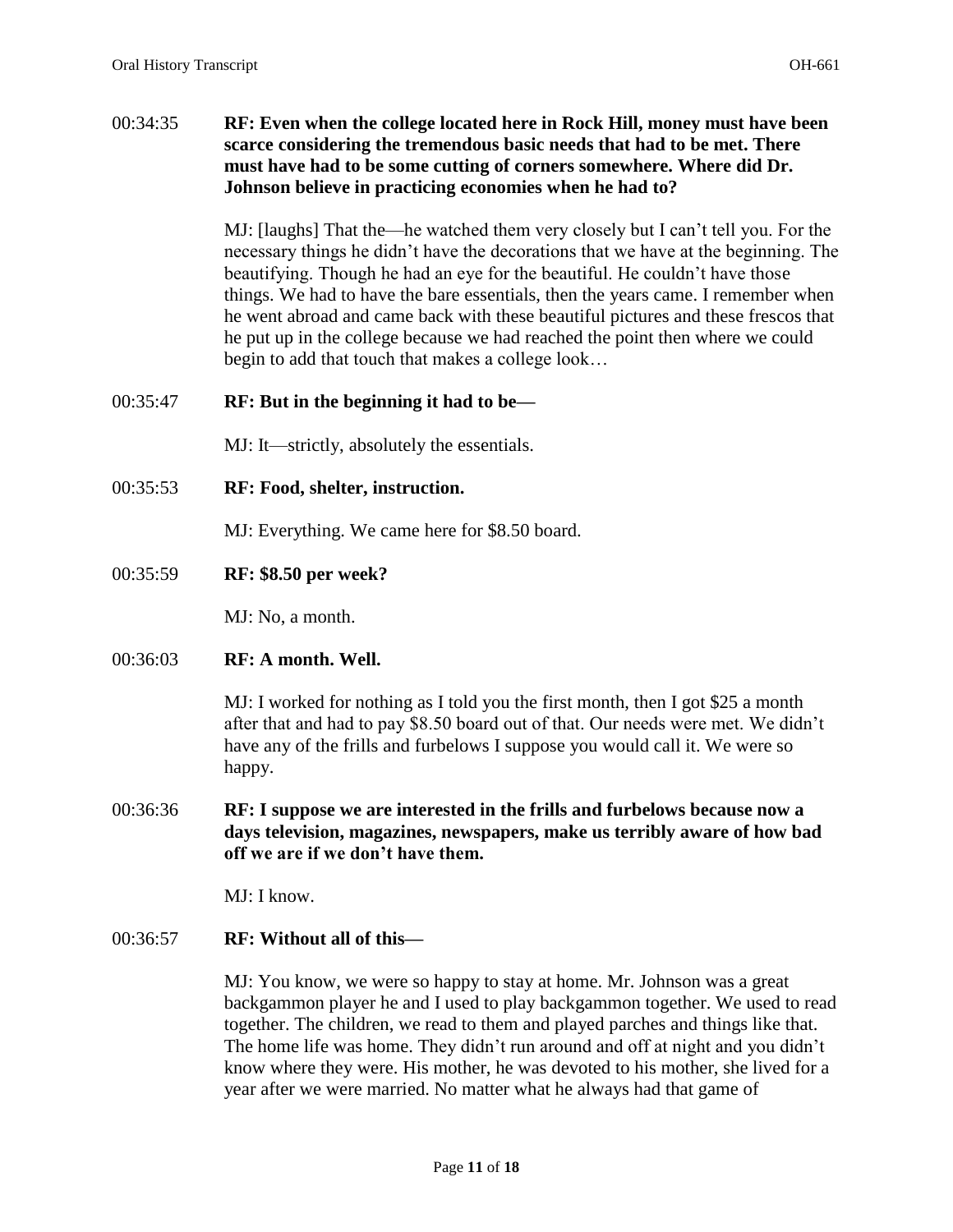backgammon with his mother every night. Even if there was going to be a faculty reception, that game of backgammon went on with her. Well when she died I took her place and I used to feel so good when I could win a game [RF chuckles] and beat him. He had a great habit, you know he had just one arm, he had a great habit of when anything pleased him terribly of slapping down on his…[laughs] [hits chair] with that one hand. He was—I felt awfully good to know I could beat him at backgammon. Now he was a great chess player. Loved chess. We had a professor at the head of the English Department that—he and Professor John Thompson Brown would play chess together. They would be perfectly oblivious to anything that went on in that chess game.

#### 00:38:30 **RF: Did he have any interests in any outdoor things?**

MJ: Oh yes. He was a great tennis player. One arm but he could play a wonderful game of tennis. The tennis courts used to be in front of McLaurin Hall and the girls used to gather on the porch, and the faculty too, to see the faculty play tennis. He was a great tennis player. He was a wonderful hunter. Oh he loved hunting. He would go off in the summer when he was superintendent city schools of Columbia and go up in the mountains, wild turkey hunting. Loved hunting and a good shot. He would take our second boy when he would go off on a trip and they'd go to these target shootings.

00:39:18 **RF: It's—it would be unusual today to find a man who had the breadth of interests and the skills in such a variety of things. The strength of character, the energy. Sometimes, as I have heard things about Dr. Johnson one of the things that has impressed me aside from any intellectual or administrative chores has been he must have just been a plain healthy man. In order to do all the things he did.** 

MJ: Well…I don't know. He, as I told you, he had two nervous breakdowns.

#### 00:40:00 **RF: Oh?**

MJ: On account of the heavy responsibilities on him. He didn't throw it on other people's shoulders. I think he made a mistake there, he should have put the responsibility—but he was so obsessed with making Winthrop what *he* wanted it to be and *his* ideals that he just forged ahead. Just was untiring. He wouldn't take vacations when he should. He had two nervous breakdowns.

#### 00:40:31 **RF: Of course that's quite a price but he did recover.**

MJ: One was in the beginnings of Winthrop and he didn't take time to eat. I've known him, at least I was told afterwards, that he would come into the dining room and not have time to eat. He'd take a spoonful sugar and eat it. Gave him energy. Well he broke down, had to go to Philadelphia and was there for several months. Then come back and take it up again. Later of course he became stronger.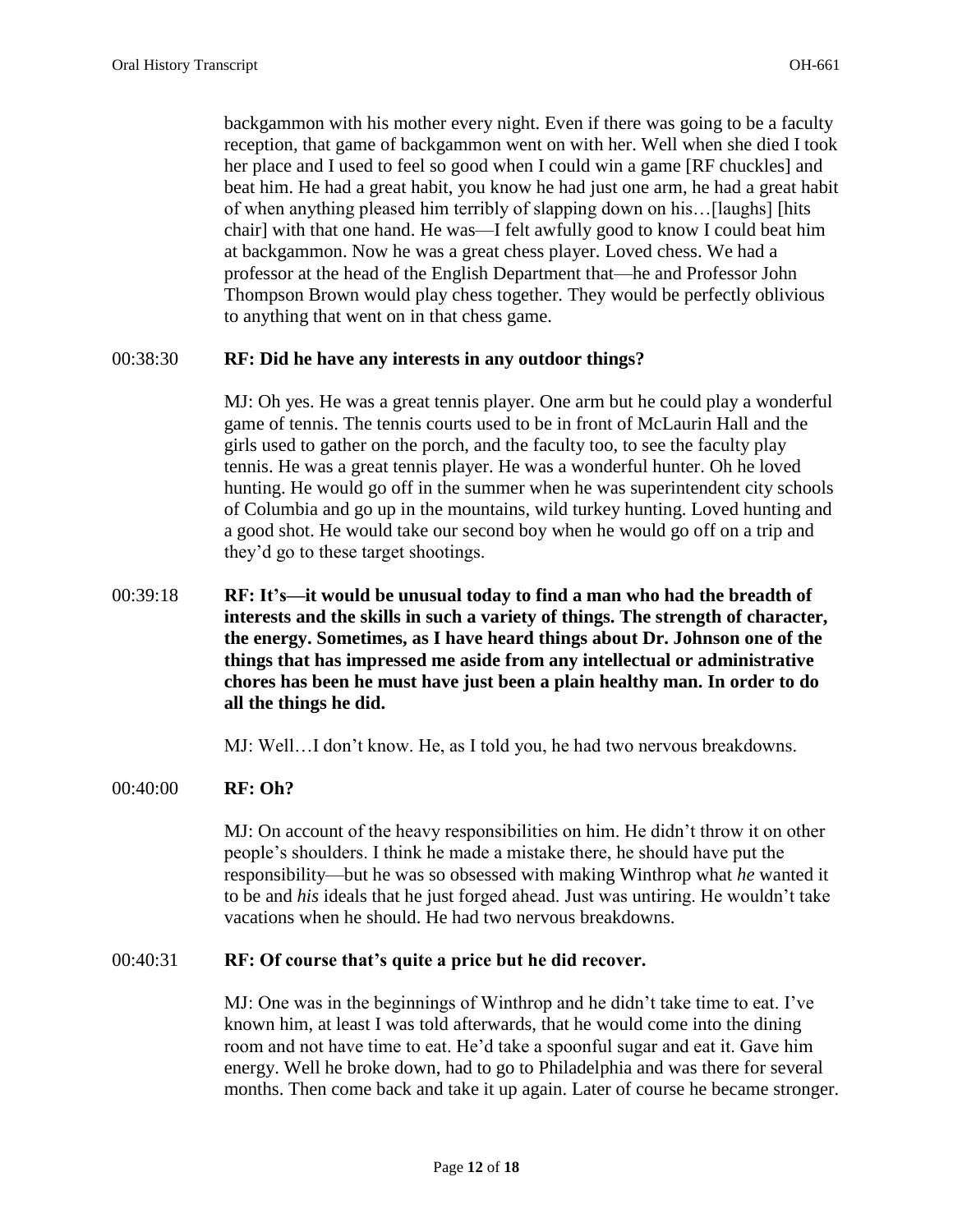00:41:18 **RF: Yes.** 

But you see those beginnings, they had to be carefully looked after not turned over to other hands.

# MJ: When they were turned over to other hands, when he had to give up and go to Philadelphia to a…rest place, things got in a pretty bad shape. He had to be brought back because one of the faculty members…wasn't what he should have been. 00:41:49 **RF: That's very, very difficult. I would be…I would be very reluctant to try to take the place of someone like this, you know.**  MJ: Well you wouldn't want to undermine them. 00:42:01 **RF: No. No of course not.**  MJ: That's what I mean. So he had to come back you see and take it up again. 00:42:24 **RF: When was it when Dr. Johnson died?**  MJ: '28. 00:42:28 **RF: '28.**  MJ: Yes. '28. Died on Christmas Day. 00:42:32 **RF: Oh. This was right at the peak—**

MJ: Climax. Oh it was. [voice sad]

00:42:38 **RF: of the development.** 

MJ: We had 2000 students.

# 00:42:41 **RF: Yes. I have learned that this was—**

MJ: [voice normal] We had to put curtains down the basements of the buildings. Of course it was not what it ought to have been. He didn't approve of that. But when parents just begged… Why one father said just take my daughter and I'll send her *bed* up with her [RF laughs] as if it was a case of a bed. Students were boarding in town. Three in a room. But he couldn't deny it. He saw the terrible need and they were so in earnest to come. We've got wonderful alumnae, you know.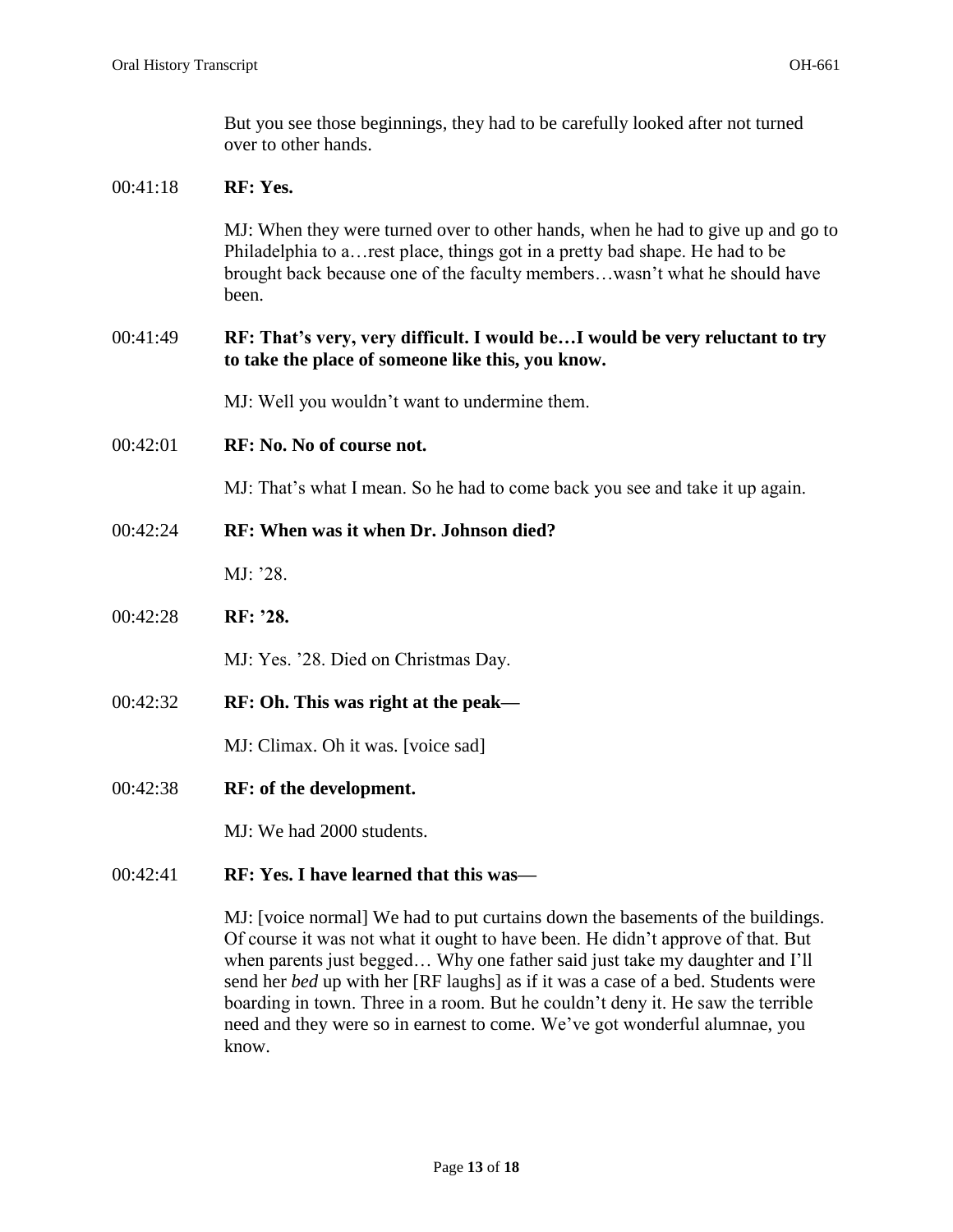00:43:24 **RF: I have talked with many. I could not understand why…when I was with a group of people and they were women, oh…all of a certain age. Apparently these are the people who were the graduates during this big enrollment during the '28—around the '28, late '20s. How about the days of World War One? How did this affect the college or was there a noticeable—**

MJ: I don't remember it affecting the college at all.

00:44:10 **RF: There was not any particular—**

MJ: No. Now of course, as I say I was not—now that was in 1914-17 around there.

## 00:44:20 **RF: Through '18.**

MJ: I can't remember that there was any…that was when the President's home was remodeled and rebuilt just before that. Because I know we did it just at the right time. I don't remember that there was any lessening of…enrollment.

## 00:44:48 **RF: I wondered if perhaps there were problems created by a certain shortage of food items? There was a certain amount of rationing during World War One, I understand.**

MJ: I don't think we had rationing in World War One.

# 00:45:03 **RF: Really? I don't know. I had thought—**

MJ: I don't remember. Now, I remember World War Two that we had to have ration cards, but in World War One I don't remember that there was that rationing.

**RF: Yes. That was a real problem. Of course World War One by standards of World War Two didn't last very long. In the sense that I think it as what 2—the United States was in it I think 2 years? I think I'm getting a little out of my field at the moment. You mentioned the wonderful alumnae. I have certainly been impressed by this also. I have said what is it? I have seen colleges that had more elaborate physical plans. I have seen colleges that had many things which on the surface you would say would be reasons for this alumnae devotion but I have never encountered an institution where women say with a tremendous amount of pride, 'I am a Winthrop graduate.'** 

MJ: You know, Mr. Johnson used to say—he would hold that up to them all the time, 'As you remember you are taking Winthrop to the people. Everybody can't come to Winthrop but in your [clears throat] contacts how you act on trains, how you conduct yourself, you are Winthrop College.' That was—every time just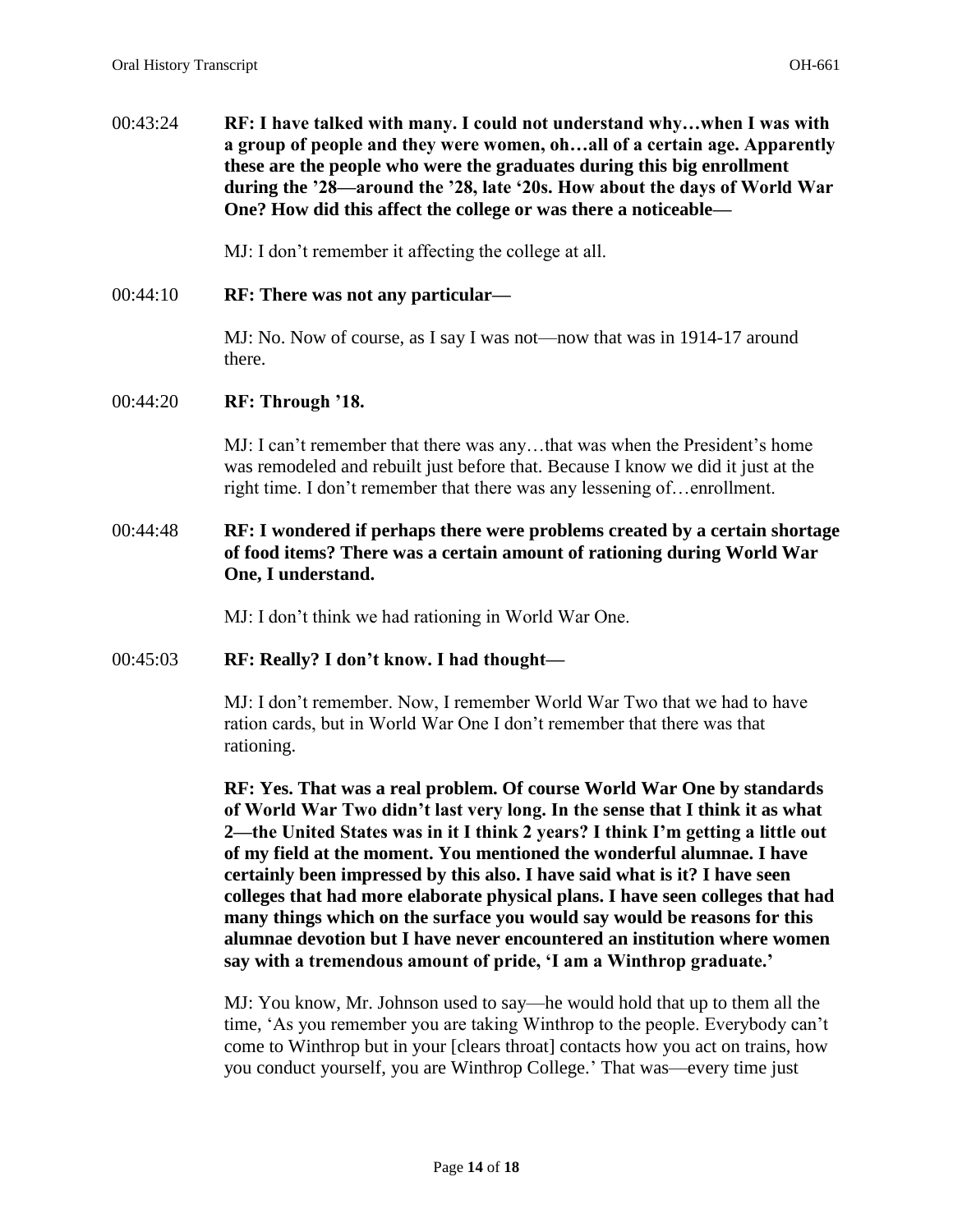before they would go home for Christmas holidays 'Remember you are taking Winthrop now wherever you go.' I think he held that up to them so.

- 00:47:09 **RF: Many of them I think still feel that they are living by or have found that it is possible to live by the standards set in the days as students at Winthrop. This is a thing to feel grateful for. When you can feel that your four years were a good investment then this is certainly a reason to think kindly of the institution. Is there anything in particular, any individual or any that you would like to comment on? Whether an alumnae or a member of the faculty or trustee or any person who stands out in your mind as a person who was of particular assistance to Dr. Johnson? Or who was a particularly good friend of the college that you would like to comment on?** 
	- MJ: There were so many that I'd hate to…

#### 00:48:22 **RF: I suppose that's true.**

MJ: But…I think of Leela Russell. She's still living you know. Had started as a teacher at the Training School and then took over the rural schools of the state. Then became the alumnae secretary. How she loved Mr. Johnson and loved Winthrop. There were so many of that class. Ms. Dacus, who is still living, who was our first librarian. Who started our wonderful—she certainly got it started on a good foundation. Mr. Johnson persuaded her to go to Drexel [University] to be trained as a librarian. There weren't many trained librarians in those days. But he had that foresight of seeing that we need trained librarians and she went. Started our library, as I told you, it started over the main building front there. When we got the money from Mr. Carnegie with no strings attached, so she was our first librarian. Mrs. Parks and Ms. Grant and oh so many. That were just wonderful. They were alumnae of the college. Started down there in Columbia with him, except Ms. Dacus of course, she did not come to Winthrop until we had started here. But those others did. Ms. Parks, Ms. Russell, Ms. Grant, all of those were down there in Columbia with him at the Training School. Those first classes. But it's hard to pick out any one, because his Board stood behind him. Every one of them. I don't think there was a member that didn't stand. They just depended so on his judgement and saw that it was always so farsighted that they never questioned his requests. He had his Board back of him.

# 00:50:53 **RF: Well of course without this it would be difficult and I think this is probably one of the geniuses of Mr. Johnson that he appears to have been able to make people—**

MJ: He was firm and yet people respected that firmness. He was never unreasonable.

## 00:51:18 **RF: Well Mrs. Johnson, I certainly am grateful to you for taking the time to recollect some of the events in the history of Winthrop as you have lived it.**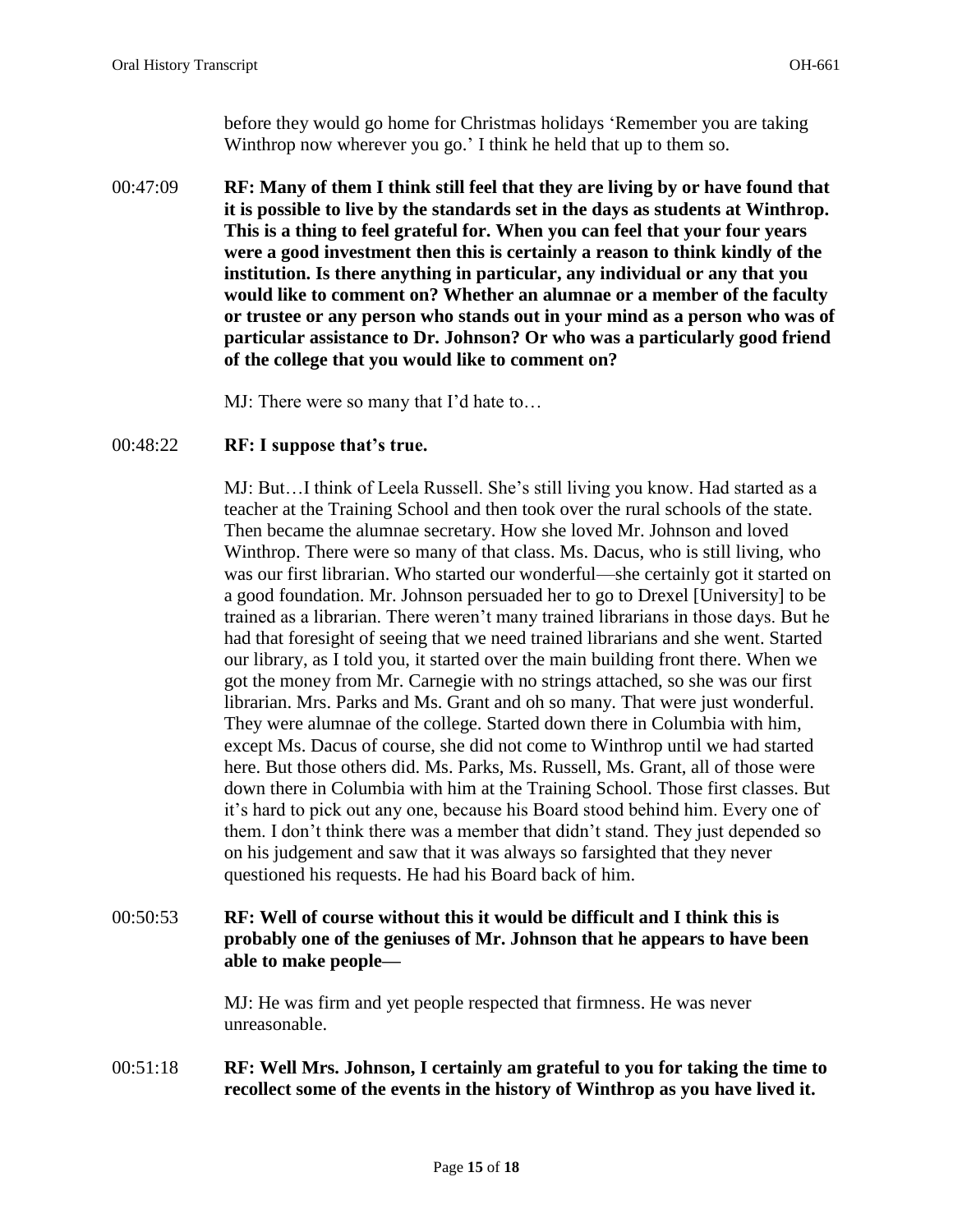MJ: I've had some funny experiences. I want to tell you one experience.

## 00:51:41 **RF: I'd love to have you do that.**

MJ: We entertained Jane Adams. Well in those days that was quiet something to—she was to give a lecture here at the college. [clears throat] We had her in our home. We were to have a buffet supper after the lecture and all of the faculty were invited over to meet her. I was just to send a tray up to her room, let her rest until the time to go over to the college for her lecture. So I said 'Ms. Adams, we'll just take you to your room and you can rest. We'll send a tray up to your room so you won't have to come down until you're ready to go to the college.' 'Oh no.' She said, 'I'll come down and have supper with you.' Well we had no supper. [RF laughs] Because everything was being saved for the buffet supper. That was a day when you didn't have supermarkets or anything that you could run to and get things. I said 'Oh no ma'am, Ms. Adams, don't think of that. You just let me...' 'Oh no.' She said, 'I'll come down. I want to just be one of the family.' [Rf laughs] So whenever your hostess insists that you stay in your room and let her send a tray, you let her do it because you can imagine…[both laugh]

# 00:53:25 **RF: Did you finally tell her?**

MJ: Why we had to! We had to.

# 00:53:30 **RF: I suppose she was very understanding.**

MJ: Oh well, she was lovely but I didn't feel very lovely [both laugh] at the time. Oh my, that was some experience. My son, I often think of this, this was so really amusing. It made everybody feel so at ease. We were having a faculty dinner, some of the members of the faculty. The heads of the faculty. He was at the table sitting next to the same Ms. Grant I was telling you about. A lovely little scotch woman that taught at the training school, a graduate of Winthrop. Everybody was talking about the books they had read. Have you read this book and that book and really getting into literary discussions. Ms. Grant wasn't saying anything, neither was Bancroft saying anything. He was just about 5-years old. He turned to Ms. Grant and he said, 'Ms. Grant have you ever read The Night Before Christmas?' [both laugh] Ms. Grant said Bancroft really knew her caliber, of course it was anything but! But it was so amusing everybody just whooped because everybody was talking about these books you know that they had read. Little things like that were so amusing. The children come in and save a situation.

## 00:55:02 **RF: Yes and often times make adults realize that maybe they've gone a little too far.**

MJ: Ms. Withers is another. Ms. Withers is a wonderful—she was another wonderful member of the faculty. She collaborated with Dr. Kinard in a grammar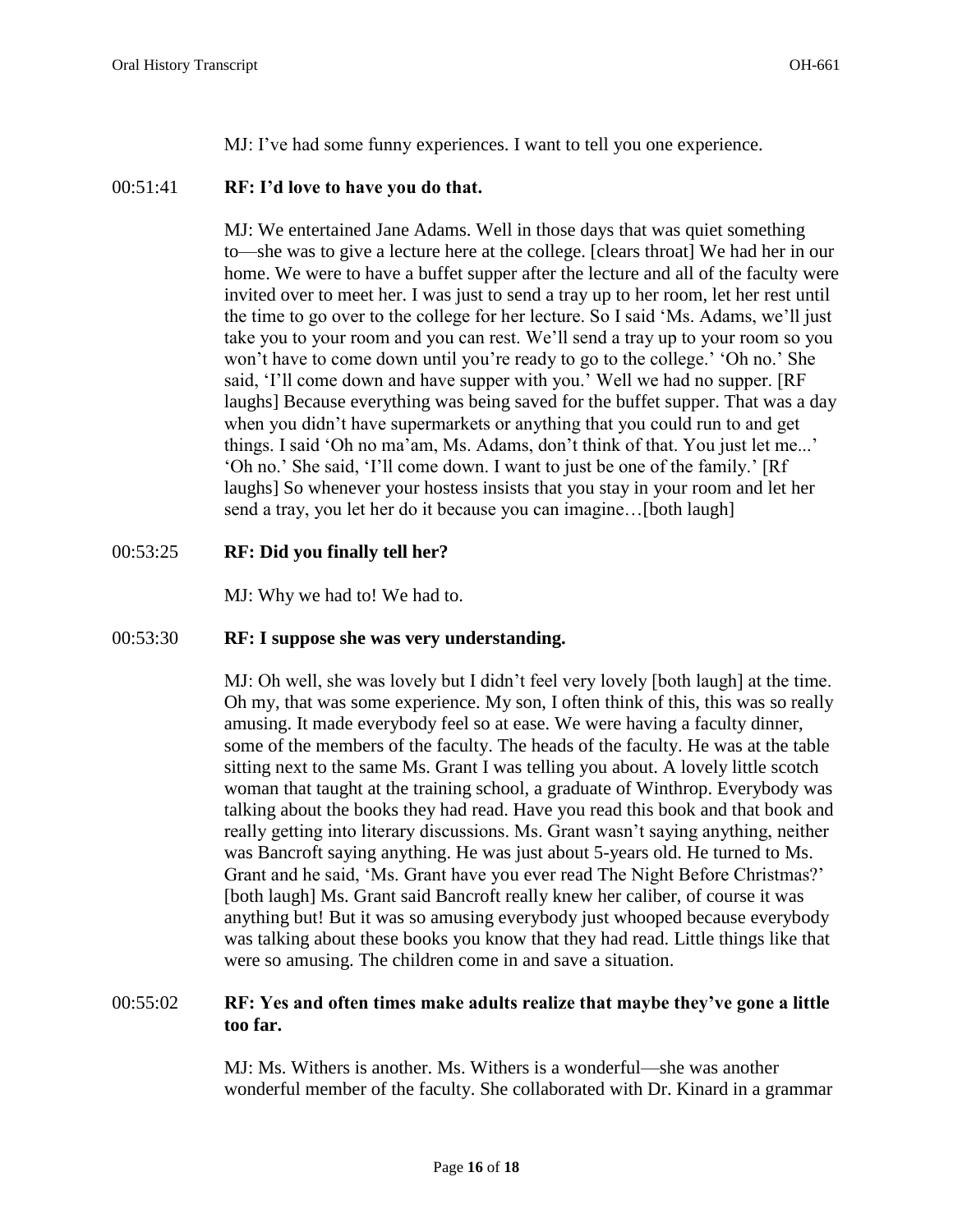book that we have over at the library. She taught at the training school. She went with the Johnson Publishing company afterwards in Richmond Virginia. She was staying with us and Ms. Withers liked to tease my second son that we didn't have any money. Said 'your mother doesn't have anything much and you father, you people…' Just teasing a child, you know. In those days we had the chicken yard right out in our back yard. He said, 'Ms. Withers, look out there. You see that chicken yard with all of those turkeys and all in it?' She said yes. He said 'well that's why my mother hasn't got any money, she's got to feed the faculty all the time.' [both laugh] So little things like that was certainly—we had when the Governor came up, Governor Manning, to a board meeting this same boy of mine, second son, had had a very bad accident. Head was cut and he had to be in bed, stiches taken, oh he was so distressed that he couldn't see a governor. He wanted to see a governor. I said well maybe Governor Manning will come in the room, we'll let you get up put on your pajamas and come and speak to Governor Manning.' So I told the Governor and he said 'why yes I want to see him, let me speak to him.' When the dinner was over I said come on out and speak to Governor Manning. So he came out and spoke to him and Governor Manning [was] lovely to him. When he was gone and I went back in the nursery to speak to Burgh, he said 'Well mother he's just a man like anybody else.' I think he must he had been reading colonial history. He thought of him with a powdered wig, I think, and knee britches. I don't know what. But he's just a man like anybody else. That's—so no matter how high up you are we are just a man and a woman. If we really are any count.

## 00:57:30 **RF: That's true, but sometimes it's a letdown for children who expect something a little bigger than life size.**

MJ: But it was such a letdown. 'He's just a man.' I have very lovely memories of Winthrop and I feel so thankful that I've been allowed to be connected with it through all the years. I'm sorry I don't see the faculty like I once did. We were very intimate with the faculty in those days. Very close to them. Even though the faculty had grown very, very large. We would have them over in groups at the home, you know, the women.

## 00:58:18 **RF: Were there more—was there a larger percentage of women on the faculty in those days than there is now?**

MJ: I suspect so. I suspect so. I don't—I really. It's hard to think in proportion.

## 00:58:39 **RF: Yes. I can appreciate that because at the time you're not looking at them as—**

MJ: And I'm sorry, so sorry that when we have the living with us we don't think to ask questions. You just think that they're going to live on, you know. Therefore so many things that I should be able to answer I'm not because as I said Mr. Johnson did not bring his business home with him. He tried to leave it. He had to.